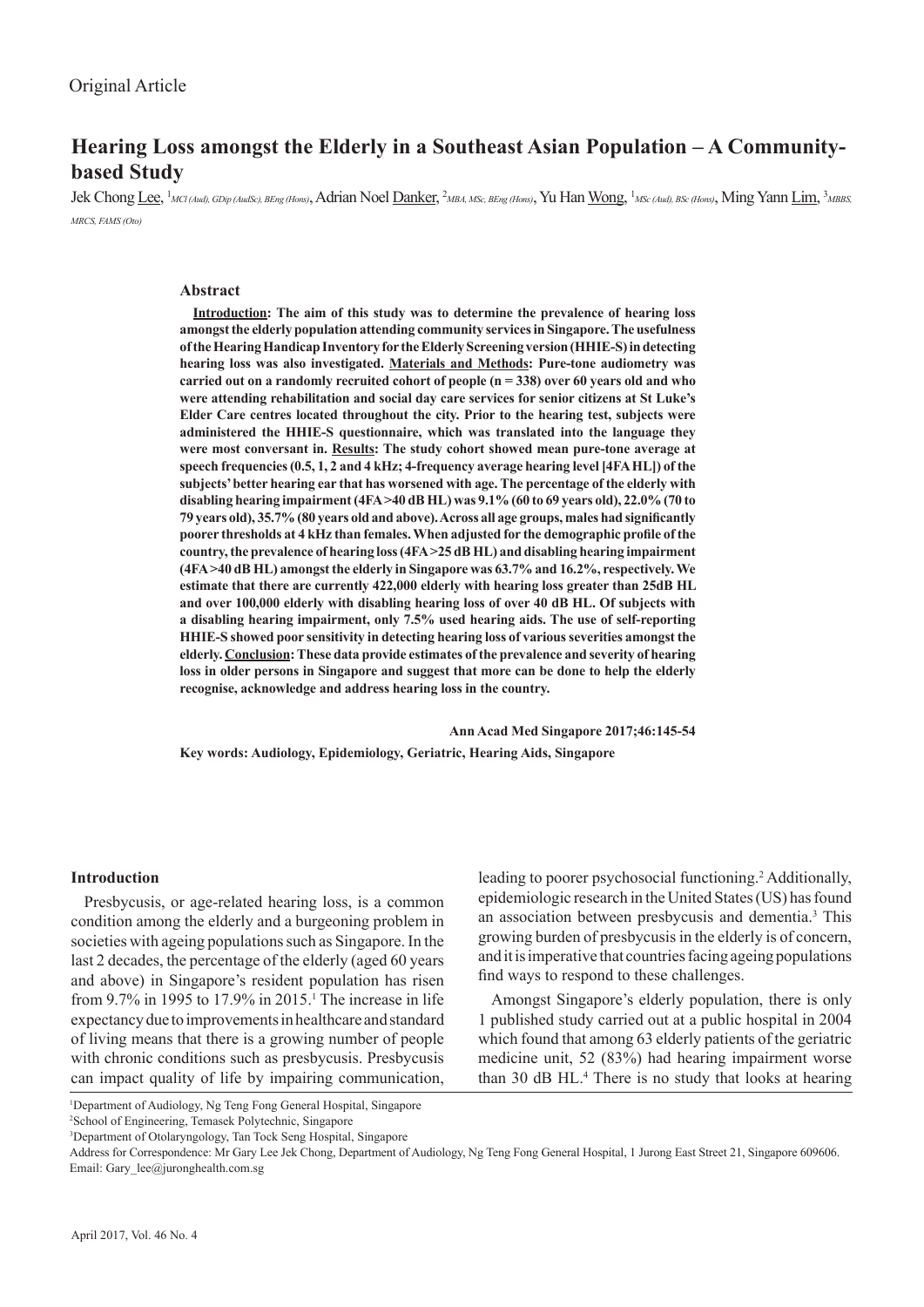loss in the whole elderly population at a larger scale. Thus, the first aim of this study was to estimate the prevalence of hearing loss among the elderly in Singapore from a larger, non-hospital setting.

Standardised audiometric assessment is largely considered the gold standard in determining hearing loss in individuals. In prevalence studies however, standard testing may be difficult to carry out on a large scale, due to logistical and financial reasons. Another method utilised in epidemiological studies of disease prevalence is the use of self-report measures. Self-report measures, often in the form of questionnaires, can be reliable indicators of handicap. They are also quick and inexpensive to administer to a large group of study participants. The Hearing Handicap Inventory for the Elderly: Screening version  $(HHIE-S)^{5,6}$  is one such instrument that assesses hearing loss. This questionnaire is a shortened version of the HHIE, and contains 10 questions regarding the effects of hearing impairment on emotional and social adjustments. The questionnaire has been shown to be a robust screening tool<sup>7-9</sup> in identifying elderly people who might benefit from audiological intervention. It has also been translated and used in different culture groups and countries.10-13 In Singapore, the Health Promotion Board introduced the Functional Screening for Older Adults in the Community, a community health programme to detect and manage functional decline in the elderly population. As part of the screening protocol, the HHIE-S is used together with a Single Global Screening Question, "Do you or your family think that you may have hearing loss?" and audioscope testing to detect hearing loss in the elderly population.14 However, the robustness of the HHIE-S has yet to be validated in the local population. The second aim of this study was to examine the sensitivity and specificity of this questionnaire in detecting hearing loss among the Singaporean elderly population.

#### **Materials and Methods**

#### *Study Setting*

St Luke's ElderCare Ltd is a non-profit organisation which provides rehabilitation and day care services for senior citizens. Since 2011, the organisation has been running 10 geographically dispersed centres across Singapore, with a diverse client pool of 1200 senior citizens. These clients live in their own homes but attend activities organised by the centres. The demographics of these clients form a representative sample of the elderly population in Singapore. The study was part of a community project organised by Temasek Polytechnic's School of Engineering and St Luke's ElderCare that offered hearing tests to senior citizens served by the respective ElderCare centres.

#### *Participants*

Nine out of 10 St Luke's ElderCare centres participated in the project. One centre (St Luke's Golden Years Centre) declined to participate. Written informed consent was obtained from all participants and the purpose of the study was explained to them. Participants (or their caregivers) had to fill in a form which screened for factors that might hinder their ability to provide accurate information, such as clinical dementia, neurological diseases or an inability to understand instructions. Individuals with any of the above conditions were excluded from the study. Only participants aged 60 years and above on the day of the hearing test were included in prevalence results analysis. The study was carried out over 2 days and participants consisted of the elderly who were attending the ElderCare centres during the study period.

#### *Procedure*

## *Pure-Tone Audiometry*

Pure-tone audiometry was conducted on each participant using 3 Siemens SD28 diagnostic audiometers. The audiometers had undergone acoustic calibration by an external vendor 1 month prior to the study to ensure that the accuracy of the audiometers are within the tolerances permitted by American Standard Specification for Audiometers, S3.6-1969. As soundproof booths were not available at the centres, EARTONE 3A insert earphones were used for testing and were covered by 3M Peltor supra-aural earmuffs to attenuate ambient noise. This method allows for accurate threshold determination down to 0dB HL for 125- 8000 Hz,15 provided that ambient noise is not more than 40 dBA. The hearing tests were carried out in a quiet room and an Integrating Class 1 sound level meter (Model 1900; 3M Quest Technologies, Wisconsin, USA) was used to ensure that the ambient noise level was less than 40 dBA. The tests were performed by 3 students from Temasek Polytechnic, who had completed training equivalent to the Ministry of Manpower-accredited basic industrial audiometry course. The audiometers' proper functions were confirmed at the start of each day before audiometry was carried out. Air conduction thresholds were obtained for both ears at 0.5, 1, 2, and 4 kHz. These 4 frequencies were chosen as they covered the range of speech sounds. The average of the thresholds at these 4 frequencies was then calculated for each ear, and the better hearing ear (the ear with the lower average thresholds) was chosen for the final analysis. The average threshold for 0.5, 1, 2 and 4 kHz in the better hearing ear is referred to as the 4-frequency average (4FA).

Hearing levels of 25 dB and 40 dB are often used as screening criteria for mild and moderate hearing losses.<sup>16</sup> For the purposes of this analysis, we defined hearing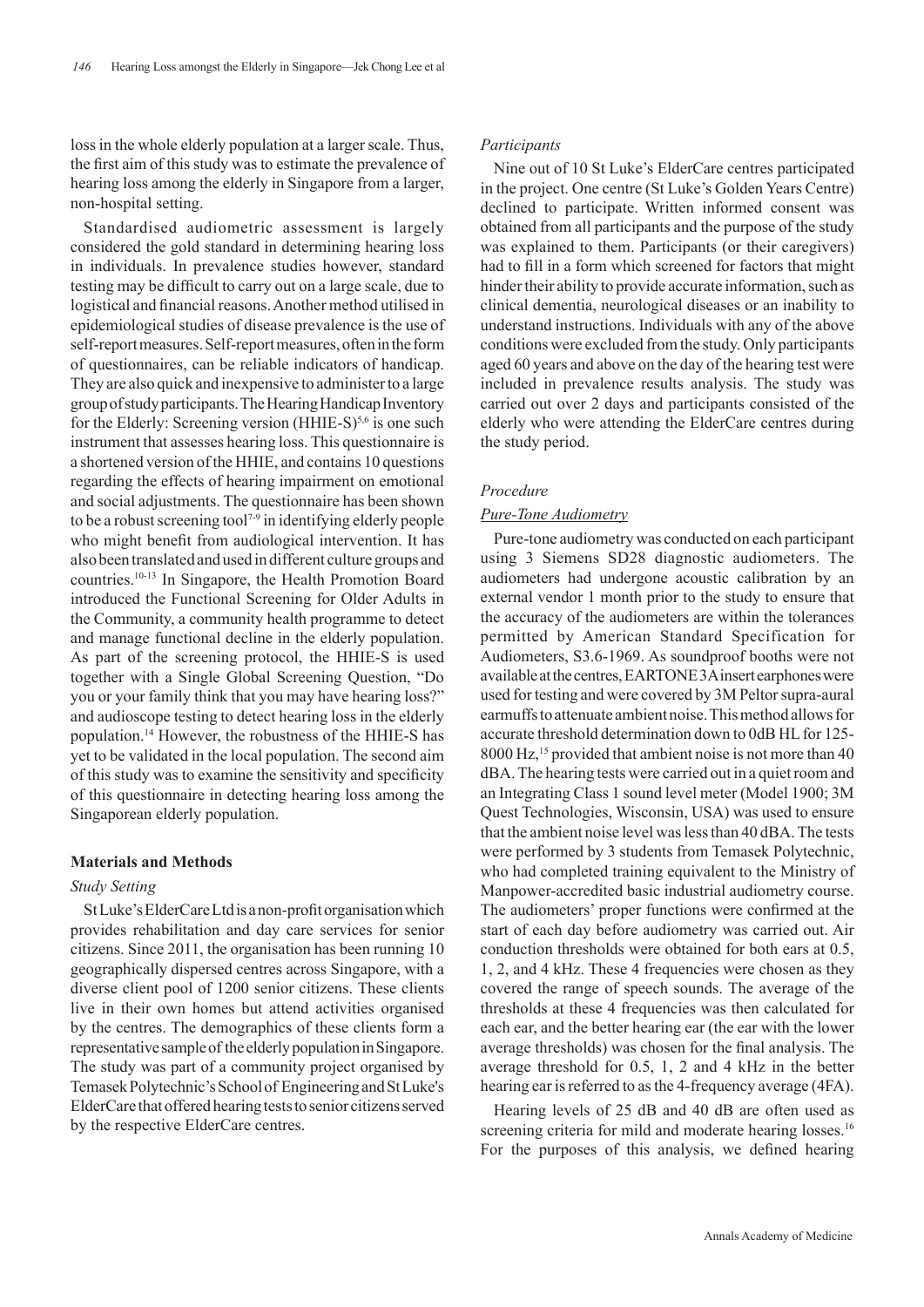| No.            | <b>ElderCare</b><br>Centre<br>$(n = 338)$ | Male<br>Female<br>$(n=213)$<br>$(n = 125)$ |    | Min.<br>Age<br>(Years) | Max.<br>Age<br>(Years) |  |
|----------------|-------------------------------------------|--------------------------------------------|----|------------------------|------------------------|--|
|                | Serangoon                                 | 21                                         | 44 | 60                     | 90                     |  |
| $\overline{2}$ | Yishun                                    | 8                                          | 24 | 60                     | 90                     |  |
| 3              | <b>Bukit Timah</b>                        | 3                                          | 15 | 61                     | 88                     |  |
| 4              | Hougang                                   | 19                                         | 34 | 61                     | 91                     |  |
| 5              | Tampines                                  | 26                                         | 37 | 61                     | 94                     |  |
| 6              | Ayer Rajah                                | 5                                          | 8  | 63                     | 81                     |  |
| $\overline{7}$ | Jurong East                               | 12                                         | 20 | 63                     | 96                     |  |
| 8              | Whampoa                                   | 15                                         | 11 | 61                     | 96                     |  |
| 9              | Telok Blangah                             | 16                                         | 20 | 61                     | 93                     |  |

Table 1. Breakdown of Study Subjects by Centre Location

impairment as having a 4FA of >25 dB HL. Disabling hearing impairment was defined as having a 4FA of greater or equal to 40 dB HL.

## *Questionnaire*

The questionnaire administered consisted of 2 parts and was administered verbally. The first contained questions from the HHIE-S. Developed as a diagnostic tool to identify older people with hearing difficulties, the HHIE-S consists of 10 questions designed to assess perceived emotional and social problems associated with impaired hearing (e.g. frustration, embarrassment or difficulty in certain situations). One of 3 responses ("yes", "sometimes" or "no") was recorded for each question and scored as 4, 2, or 0, respectively. Missing values were excluded and scores from the 10 questions were totalled for a minimum score of 0 and a maximum score of 40. According to guidelines by the American Speech-Language Hearing Association (ASHA), scores of >8 indicate the presence of a hearing handicap.<sup>15</sup> This cutoff point was used to validate the usefulness of the HHIE-S instrument in predicting hearing loss measured using pure-tone audiometry measurements. For non-English speakers, the HHIE was translated to Chinese<sup>11</sup> as well as various Chinese dialects and Malay. The second part of the questionnaire pertained to the use of hearing aids.

#### *Statistical Analysis*

Statistical analysis was performed using the Statistical Package for Social Sciences (SPSS) Version 12.0 for Windows (SPSS Inc., 2003), with a *P* value of <0.05 taken to be significant for all tests. In addition to descriptive statistics, analysis of variance (ANOVA) was used to analyse the results of the pure-tone audiometry. The screening

Table 2. Comparison between Study Subjects and Target Population

|                | P Value                                    |               | Population    | P Value       |                             |  |
|----------------|--------------------------------------------|---------------|---------------|---------------|-----------------------------|--|
| Age<br>(Years) | For $\chi^2$<br><b>Test</b><br>$(n = 338)$ | $\frac{0}{0}$ | No.<br>(1000) | $\frac{0}{0}$ | for $\chi^2$<br><b>Test</b> |  |
| $60 - 64$      |                                            |               |               |               |                             |  |
| Male           | 15                                         | 41.7%         | 110.2         | 49.6%         | 0.87                        |  |
| Female         | 21                                         | 58.3%         | 111.9         | 50.4%         |                             |  |
| $65 - 69$      |                                            |               |               |               |                             |  |
| Male           | 12                                         | 40.0%         | 70.5          | 48.4%         | 0.87                        |  |
| Female         | 18                                         | $60.0\%$      | 75.3          | 51.6%         |                             |  |
| $70 - 74$      |                                            |               |               |               |                             |  |
| Male           | 22                                         | $40.0\%$      | 48.7          | 46.0%         | 0.90                        |  |
| Female         | 33                                         | 60.0%         | 57.1          | 54.0%         |                             |  |
| $75 - 79$      |                                            |               |               |               |                             |  |
| Male           | 24                                         | 38.1%         | 31.2          | 44.1%         | 0.90                        |  |
| Female         | 39                                         | 61.9%         | 39.5          | 55.9%         |                             |  |
| $80 - 84$      |                                            |               |               |               |                             |  |
| Male           | 32                                         | 38.1%         | 18.6          | 40.3%         | 0.96                        |  |
| Female         | 52                                         | 61.9%         | 27.6          | 59.7%         |                             |  |
| >85            |                                            |               |               |               |                             |  |
| Male           | 20                                         | 28.6%         | 11.9          | 33.1%         | 0.92                        |  |
| Female         | 50                                         | 71.4%         | 24.1          | 66.9%         |                             |  |

performance of the HHIE-S was separately assessed for sensitivity, specificity, positive and negative predictive values. The difference between measured and estimated prevalence was also obtained.

## **Results**

A total of 366 people aged above 60 participated in the hearing tests at the various centres; 28 of them were excluded either due to suspected or confirmed clinical dementia, or neurological disorders. A breakdown of the 338 subjects included in the final analysis is shown in Table 1.

#### *Comparison of Study Cohort to Local Population*

A comparison of this study cohort to the local population over 60 years of age is shown in Table 2. The proportion of males and females in the study cohort was not significantly different to that of the local population for all age groups.

## *Prevalence of Hearing Loss*

The 4FA of the participants stratified by age and gender is shown in Table 3. The mean 4FA for the whole cohort ranged from 20.5 dB HL to 52.4 dB HL. One-way ANOVA showed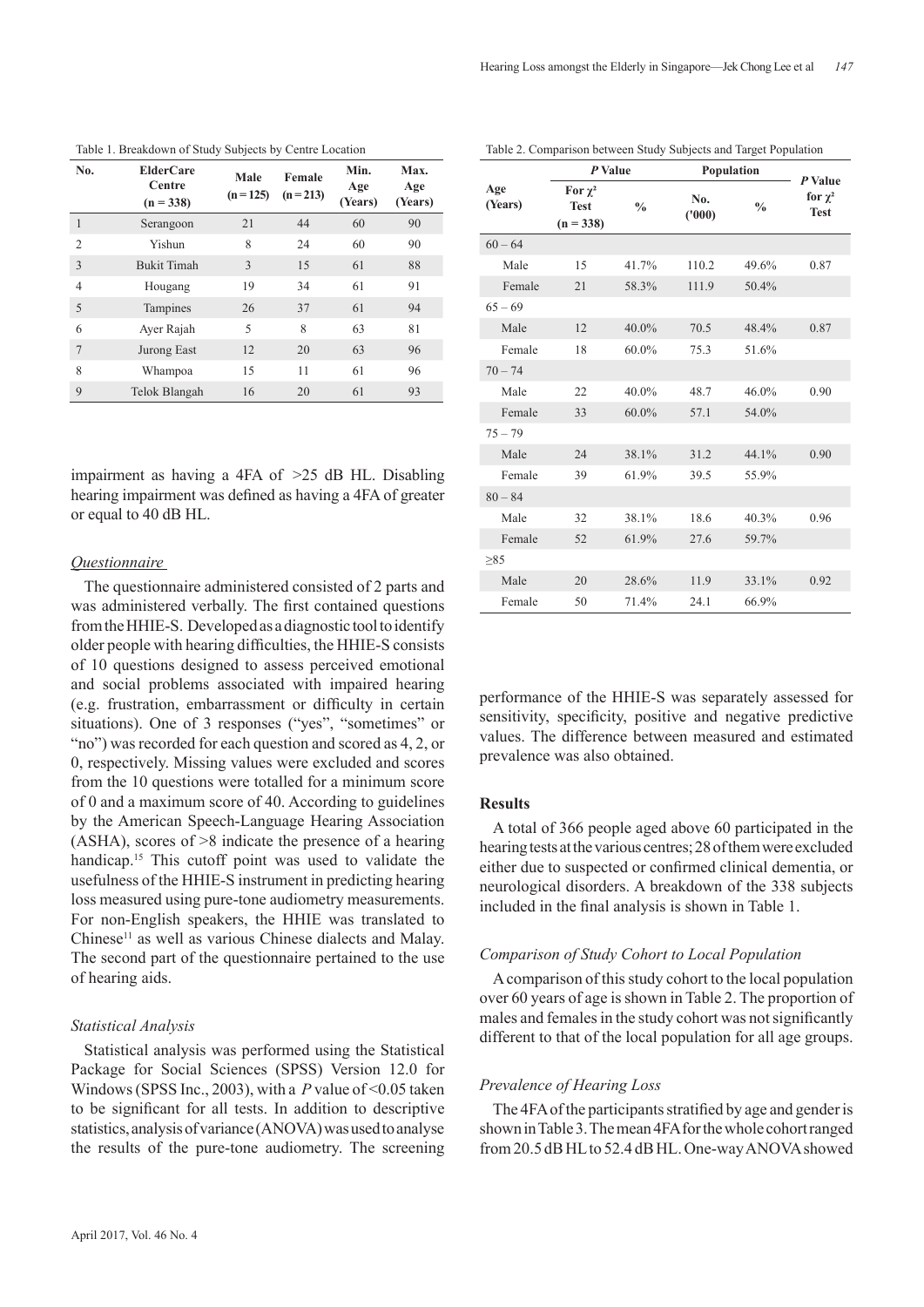|             |           | 4FA (dB HL)  |           |       |       |  |  |  |  |
|-------------|-----------|--------------|-----------|-------|-------|--|--|--|--|
| Age (Years) | $n = 338$ | Mean         | <b>SD</b> | Min.  | Max.  |  |  |  |  |
| $60 - 64$   |           |              |           |       |       |  |  |  |  |
| Male        | 15        | 29.7         | 15.1      | 13.75 | 62.5  |  |  |  |  |
| Female      | 21        | 20.5         | 9.6       | 5.0   | 42.5  |  |  |  |  |
| Total       | 50.1      | 24.3         | 12.8      | 5.0   | 62.5  |  |  |  |  |
| $65 - 69$   |           |              |           |       |       |  |  |  |  |
| Male        | 12        | 32.9         | 9.8       | 21.25 | 55.0  |  |  |  |  |
| Female      | 18        | 23.4         | 8.4       | 8.75  | 38.8  |  |  |  |  |
| Total       | 56.3      | 27.2         | 10.0      | 8.75  | 55.0  |  |  |  |  |
| $70 - 74$   |           |              |           |       |       |  |  |  |  |
| Male        | 22        | 37.6         | 14.8      | 15    | 65.0  |  |  |  |  |
| Female      | 33        | 35.7         | 12.6      | 15.0  | 66.3  |  |  |  |  |
| Total       | 73.3      | 36.5<br>13.4 |           | 15.0  | 66.3  |  |  |  |  |
| $75 - 79$   |           |              |           |       |       |  |  |  |  |
| Male        | 24        | 40.7         | 16.8      | 21.25 | 82.5  |  |  |  |  |
| Female      | 39        | 37.5         | 13.5      | 8.75  | 73.8  |  |  |  |  |
| Total       | 78.2      | 38.7         | 14.8      | 8.75  | 82.5  |  |  |  |  |
| $80 - 84$   |           |              |           |       |       |  |  |  |  |
| Male        | 32        | 45.0         | 15.7      | 20    | 101.3 |  |  |  |  |
| Female      | 52        | 41.2         | 15.5      | 21.3  | 90.0  |  |  |  |  |
| Total       | 86.2      | 42.6         | 15.6      | 20.0  | 101.3 |  |  |  |  |
| $\geq 85$   |           |              |           |       |       |  |  |  |  |
| Male        | 20        | 52.4         | 13.0      | 22.5  | 83.8  |  |  |  |  |
| Female      | 50        | 45.9         | 11.4      | 23.75 | 71.3  |  |  |  |  |
| Total       | 98.2      | 47.7         | 12.1      | 22.5  | 83.8  |  |  |  |  |
| All         |           |              |           |       |       |  |  |  |  |
| Male        | 238.3     | 41.1         | 16.1      | 13.75 | 101.3 |  |  |  |  |
| Female      | 204.1     | 37.2         | 15.0      | 5     | 90.0  |  |  |  |  |
| Total       | 78.3      | 38.6         | 15.5      | 5     | 101.3 |  |  |  |  |

Table 3. Pure-Tone Threshold Average (4FA) Stratified by Age Groups and Sex

4FA: Four-frequency average of 0.5, 1, 2 and 4 kHz; SD: Standard deviation

that the mean hearing thresholds increased significantly with age in the total study cohort, as well as for both males and females. The mean hearing thresholds for male subjects was also poorer than that of female subjects. This difference is significant in the all age groups (with the exception of the 70 to 74 age group). The mean 4FA thresholds between genders at various age groups are illustrated in Figure 1.

Table 4 shows the mean pure-tone thresholds for each of the 4 frequencies, grouped by gender and age. At 4 kHz, the male subjects had significantly higher thresholds than female subjects  $(P \le 0.0001)$ . There was no statistically significant difference in mean thresholds between the genders at other frequencies. As illustrated in Figure 2, the

#### Age Group (years)



Fig. 1. The difference in 4FA thresholds between genders at various age groups.



Fig. 2. Average threshold at each frequency, stratified by age groups, for A) total study cohort, B) males, and C) females.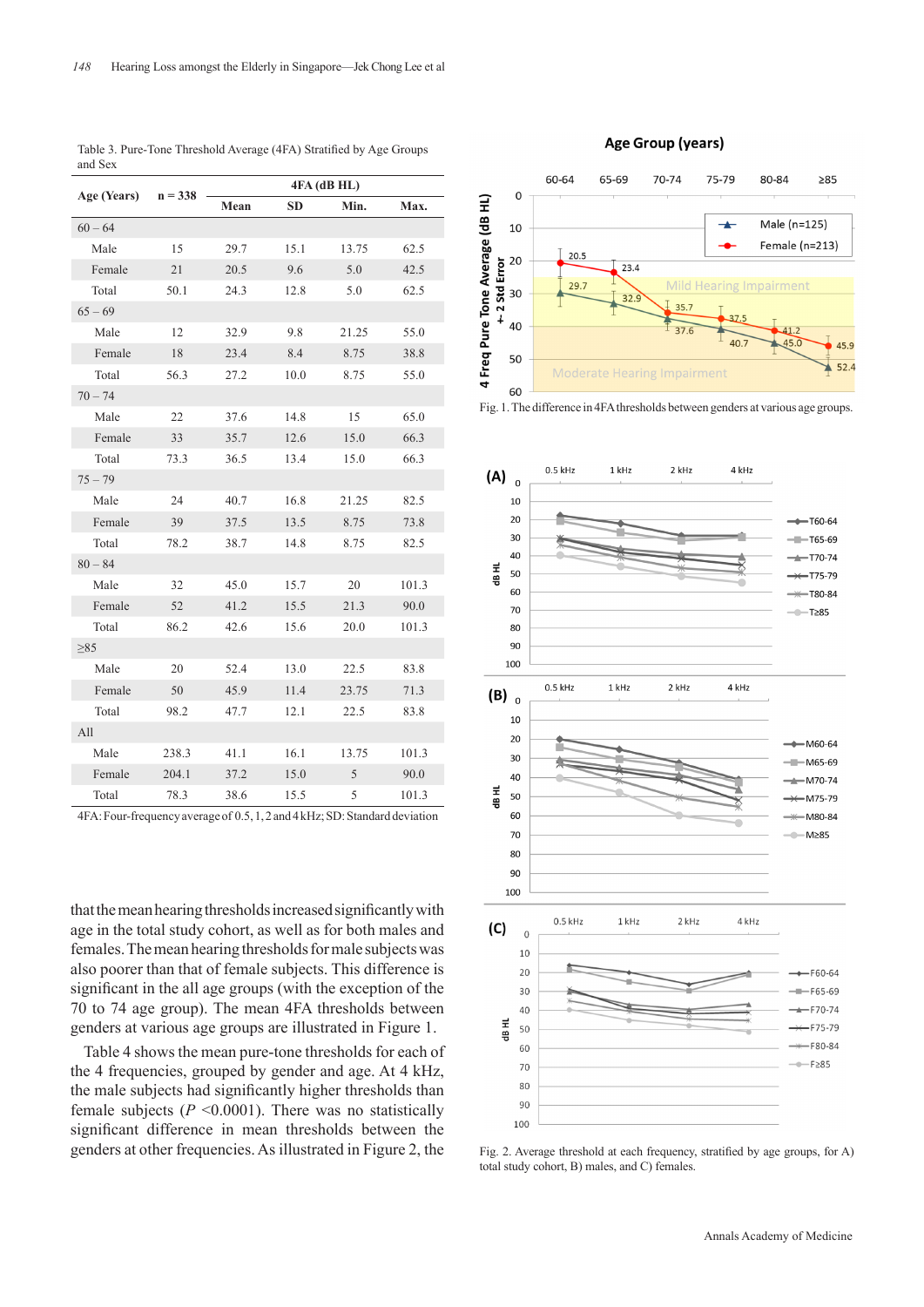|             | $n = 338$ | $0.5$ kHz |      |         | 1 kHz |           | $2$ kHz |      |           | 4 kHz    |      |           |          |
|-------------|-----------|-----------|------|---------|-------|-----------|---------|------|-----------|----------|------|-----------|----------|
| Age (years) |           | Mean      | SD   | P Value | Mean  | <b>SD</b> | P Value | Mean | <b>SD</b> | P Value  | Mean | <b>SD</b> | P Value  |
| $60 - 64$   |           |           |      |         |       |           |         |      |           |          |      |           |          |
| Male        | 15        | 20.0      | 15.4 | 0.210   | 25.3  | 11.7      | 0.121   | 32.3 | 18.0      | 0.226    | 41.0 | 28.7      | $0.010*$ |
| Female      | 21        | 16.0      | 10.3 |         | 19.8  | 9.3       |         | 26.2 | 11.9      |          | 20.0 | 17.7      |          |
| Total       | 36        | 17.6      | 9.4  |         | 22.1  | 10.6      |         | 28.8 | 14.9      |          | 28.8 | 24.9      |          |
| $65 - 69$   |           |           |      |         |       |           |         |      |           |          |      |           |          |
| Male        | 12        | 24.2      | 9.7  | 0.108   | 30.4  | 10.5      | 0.151   | 34.6 | 13.2      | 0.232    | 42.5 | 12.3      | $0.001*$ |
| Female      | 18        | 18.3      | 9.2  |         | 24.7  | 10.2      |         | 29.4 | 9.8       |          | 21.1 | 18.3      |          |
| Total       | 30        | 20.7      | 9.7  |         | 27.0  | 10.6      |         | 31.5 | 11.4      |          | 29.7 | 19.2      |          |
| $70 - 74$   |           |           |      |         |       |           |         |      |           |          |      |           |          |
| Male        | 22        | 30.7      | 17.7 | 0.875   | 35.0  | 15.1      | 0.643   | 38.6 | 16.0      | 0.849    | 46.1 | 18.8      | 0.065    |
| Female      | 33        | 30.0      | 14.3 |         | 36.8  | 13.5      |         | 39.4 | 13.2      |          | 36.7 | 17.9      |          |
| Total       | 55        | 30.3      | 15.6 |         | 36.1  | 14.1      |         | 39.1 | 14.2      |          | 40.5 | 18.7      |          |
| $75 - 79$   |           |           |      |         |       |           |         |      |           |          |      |           |          |
| Male        | 24        | 33.1      | 18.4 | 0.269   | 36.7  | 17.5      | 0.605   | 41.3 | 18.7      | 0.922    | 51.9 | 18.3      | $0.018*$ |
| Female      | 39        | 28.6      | 13.8 |         | 38.8  | 15.3      |         | 41.7 | 14.8      |          | 40.9 | 16.7      |          |
| Total       | 63        | 30.3      | 15.7 |         | 38.0  | 16.1      |         | 41.5 | 16.3      |          | 45.1 | 18.0      |          |
| $80 - 84$   |           |           |      |         |       |           |         |      |           |          |      |           |          |
| Male        | 32        | 32.7      | 12.8 | 0.551   | 41.6  | 15.4      | 0.749   | 50.5 | 20.6      | 0.166    | 55.3 | 21.0      | $0.021*$ |
| Female      | 52        | 34.7      | 16.6 |         | 40.4  | 16.9      |         | 44.4 | 18.4      |          | 45.1 | 18.0      |          |
| Total       | 84        | 33.9      | 15.2 |         | 40.8  | 16.3      |         | 46.7 | 19.4      |          | 49.0 | 19.7      |          |
| $\geq 85$   |           |           |      |         |       |           |         |      |           |          |      |           |          |
| Male        | 20        | 40.3      | 14.5 | 0.811   | 47.8  | 12.0      | 0.405   | 59.8 | 21.2      | $0.008*$ | 63.8 | 14.3      | $0.001*$ |
| Female      | 50        | 39.4      | 13.0 |         | 45.0  | 12.6      |         | 47.8 | 14.1      |          | 51.2 | 13.4      |          |
| Total       | 70        | 39.6      | 13.3 |         | 45.8  | 12.4      |         | 51.2 | 17.2      |          | 54.8 | 14.7      |          |
| All         |           |           |      |         |       |           |         |      |           |          |      |           |          |
| Male        | 125       | 31.3      | 15.4 | 0.753   | 37.4  | 15.7      | 0.927   | 44.4 | 20.4      | 0.080    | 51.4 | 20.6      | $0.000*$ |
| Female      | 213       | 30.7      | 15.6 |         | 37.3  | 15.9      |         | 40.9 | 16.2      |          | 40.0 | 19.6      |          |
| Total       | 338       | 30.9      | 15.5 |         | 37.3  | 15.8      |         | 42.2 | 17.9      |          | 44.2 | 20.7      |          |

Table 4. Comparison of Mean Pure-Tone Thresholds (dB HL) in the Better Ear for Males, Females and Total Subjects

SD: Standard deviation

\* Indicates statistically significant difference between the mean hearing thresholds of males and females within each category.

male participants of this study cohort showed a worsening of thresholds with increasing frequency, a trend which was not observed in the female participants.

The prevalence of hearing loss in the study cohort, stratified by age groups, is shown in Table 5. Overall, the prevalence of each category of hearing loss increased with age. The percentage of subjects with a hearing impairment  $(4FA > 25 dB HL)$  was 48.5% for subjects aged 60 to 69 years, 82.2% for subjects aged 70 to 79 years and 93.5% for subjects aged 80 years and above. The percentage with a disabling hearing impairment (4FA >40 dB HL) for subjects aged 60 to 69 years, 70 to 79 years and above 80 years were 9.1%, 22.0% and 35.7%, respectively. Among subjects with a disabling hearing impairment, only 7.5% (10 out of 133 subjects) used hearing aids.

After adjusting for the demographic profile of the population, the prevalence of hearing loss (4FA >25 dB HL) and disabling hearing impairment (4FA >40 dB HL) among Singapore residents aged 60 and older was found to be 63.7% and 16.2%, respectively. Although there was a larger cohort of over 80-year-olds in our study than the general population, it is clear from our study that there is a significant hearing impairment problem in our elderly, even for those aged below 80. For example, just the group of 70 to 79 year olds alone had a 82.2% rate of hearing loss >25 dB and 22% rate of hearing loss >40 dB.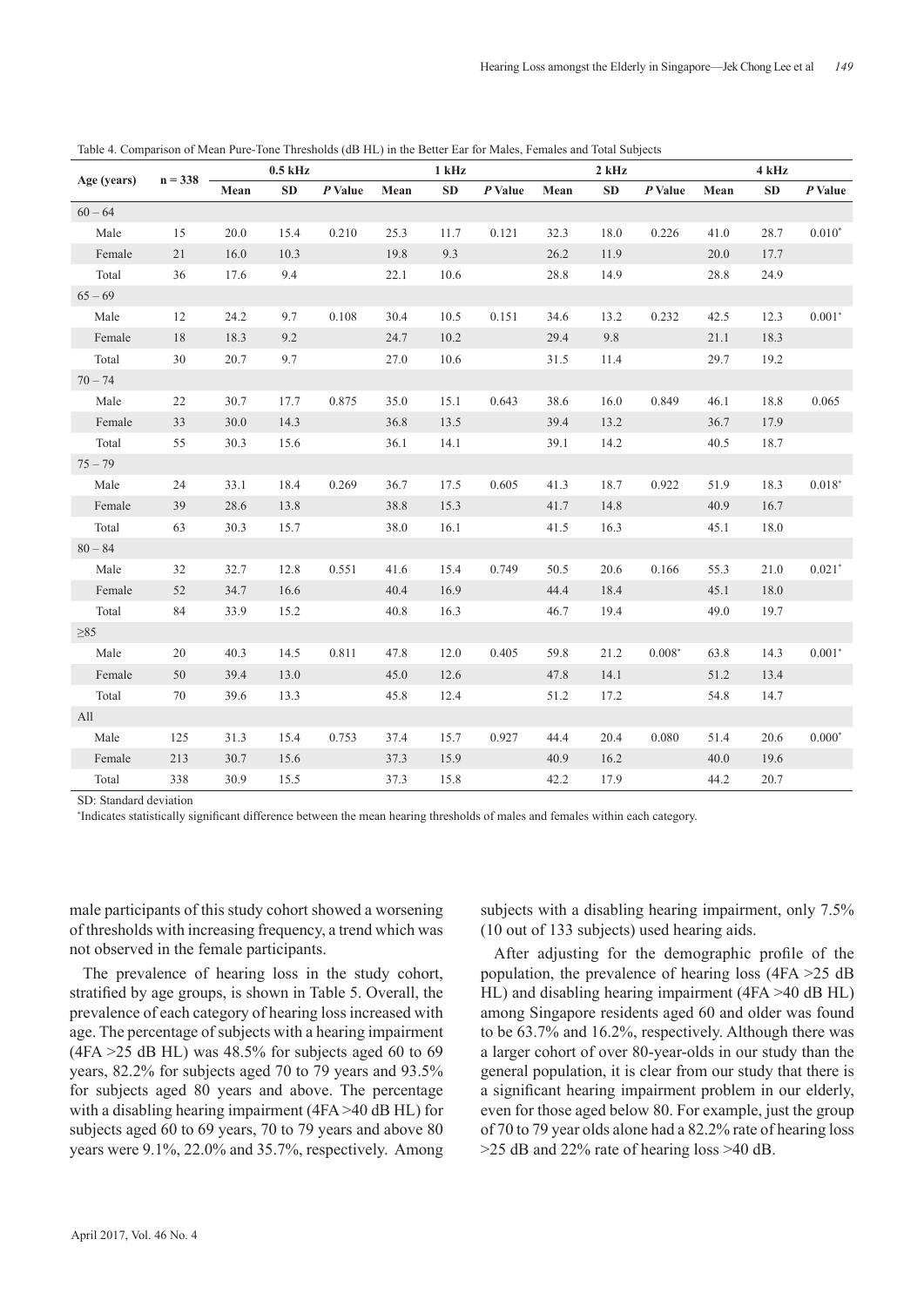| Age (Years) | $%$ of<br>Singapore's<br><b>Elderly</b><br>Population (a)  | No. of                             | <b>Hearing Loss</b><br>4FA > 25 dB H L |                   |                           | <b>Disabling HL</b><br>$4FA > 40$ dB HL | <b>Marked HL</b><br>$4FA > 60$ dB HL |                   |  |
|-------------|------------------------------------------------------------|------------------------------------|----------------------------------------|-------------------|---------------------------|-----------------------------------------|--------------------------------------|-------------------|--|
|             |                                                            | <b>Subjects</b><br><b>Screened</b> | No. of<br><b>Subjects</b>              | Prevalence<br>(b) | No. of<br><b>Subjects</b> | Prevalence<br>(b)                       | No. of<br><b>Subjects</b>            | Prevalence<br>(b) |  |
| $60 - 69$   | 59.22%                                                     | 66                                 | 32                                     | 48.5%             | 6                         | $9.1\%$                                 | $\overline{2}$                       | $3.0\%$           |  |
| $70 - 79$   | 27.61%                                                     | 118                                | 97                                     | 82.2%             | 26                        | 22.0%                                   | 7                                    | 5.9%              |  |
| >80         | 13.16%                                                     | 154                                | 144<br>93.5%                           |                   | 55                        | 35.7%                                   | 15                                   | 9.7%              |  |
| All         |                                                            | 338                                | 273                                    | 80.8%             | 132                       | 39.1%                                   | 30                                   | 8.9%              |  |
|             | <b>Estimated National Prevalence</b><br>$=\Sigma(ai)x(bi)$ |                                    | 63.7%                                  |                   | 16.2%                     |                                         | $4.7\%$                              |                   |  |
|             | Estimated Number of Elderly                                |                                    | 422,547                                |                   |                           | 107,222                                 | 31,265                               |                   |  |

#### Table 5. Prevalence of Hearing Loss amongst the Elderly in Singapore

4FA: Four-frequency average of 0.5, 1, 2 and 4 kHz

#### *HHIE-S*

The findings of the HHIE-S are summarised in Table 6, which shows the performance of each tool in detecting any hearing loss (4FA > 25 dB), disabling hearing impairment (4FA >40 dB HL) and marked hearing impairment (4FA >60 dB) in the study cohort. In summary, the HHIE-S was found to be a poor predictor of hearing loss. However, the HHIE was a good predictor of hearing aid use (Table 7).

#### **Discussion**

Across the world, the prevalence of hearing loss in the elderly varies depending on the country, sample size, age definition of elderly and the audiometric criteria for hearing loss employed. The type of society one lives in also affects hearing loss, as industrialised societies have

been shown to accelerate hearing loss with age compared to agrarian societies.<sup>17,18</sup> Such differences make the rates of hearing loss somewhat difficult to compare. Nevertheless, it is clear that across the world, a significant proportion of elderly people suffer from hearing loss. Table 8 displays the estimated prevalence of hearing loss for several different studies around the world.

Our study attempted to estimate the prevalence of hearing loss amongst the elderly population in Singapore. Based on the randomly-recruited cohort of the elderly living outside institutionalised care, a high percentage of them had some form of hearing impairment. When adjusted for the demographic profile of the country, the prevalence of hearing loss (4FA >25 dB HL) and disabling hearing impairment (4FA >40 dB HL) amongst the elderly in Singapore was 63.7% and 16.2%, respectively.

Table 6. Sensitivity, Specificity, PPV and NPV Values of the HHIE-S Questionnaire in Predicting Hearing Loss

| <b>Measured Hearing</b><br>Impairment<br>(Audiometry) | <b>Hearing Loss</b><br>PTA > 25 dB<br>HI. | <b>Disabling</b><br><b>Hearing Loss</b><br>$PTA > 40$ dB<br>HL. | <b>Marked</b><br><b>Hearing Loss</b><br>$PTA > 60$ dB<br>HL. |  |
|-------------------------------------------------------|-------------------------------------------|-----------------------------------------------------------------|--------------------------------------------------------------|--|
| Quantity $(\%)$                                       | 273 (80.8%)                               | $132(39.1\%)$                                                   | $30(8.9\%)$                                                  |  |
| HHIE-S ( $\leq$ 8 or $>$ 8)                           |                                           |                                                                 |                                                              |  |
| <b>PPV</b>                                            | 94.3%                                     | 37.3%                                                           | $10.1\%$                                                     |  |
| <b>NPV</b>                                            | 25.4%                                     | $77.1\%$                                                        | 96.5%                                                        |  |
| Sensitivity                                           | 36.6%                                     | 47.7%                                                           | 63.3%                                                        |  |
| Specificity                                           | 90.8%                                     | 68.6%                                                           | 64.0%                                                        |  |

HHIE-S: Hearing Handicap Inventory for the Elderly Screening version (HHIE-S); NPV: Negative predictive value; PTA: Pure-tone average; PPV: Positive predictive value

Table 7. Sensitivity, Specificity, PPV and NPV Values of the HHIE-S Questionnaire in Predicting Hearing Aid Use

|                             | Wearing Hearing Aid $(n = 132)$ |
|-----------------------------|---------------------------------|
| Quantity $(\%)$             | $10(7.5\%)$                     |
| HHIE-S ( $\leq$ 8 or $>$ 8) |                                 |
| <b>PPV</b>                  | 13%                             |
| <b>NPV</b>                  | 97%                             |
| Sensitivity                 | 80%                             |
| Specificity                 | 56%                             |

HHIE-S: Hearing Handicap Inventory for the Elderly Screening version (HHIE-S); NPV: Negative predictive value; PPV: Positive predictive value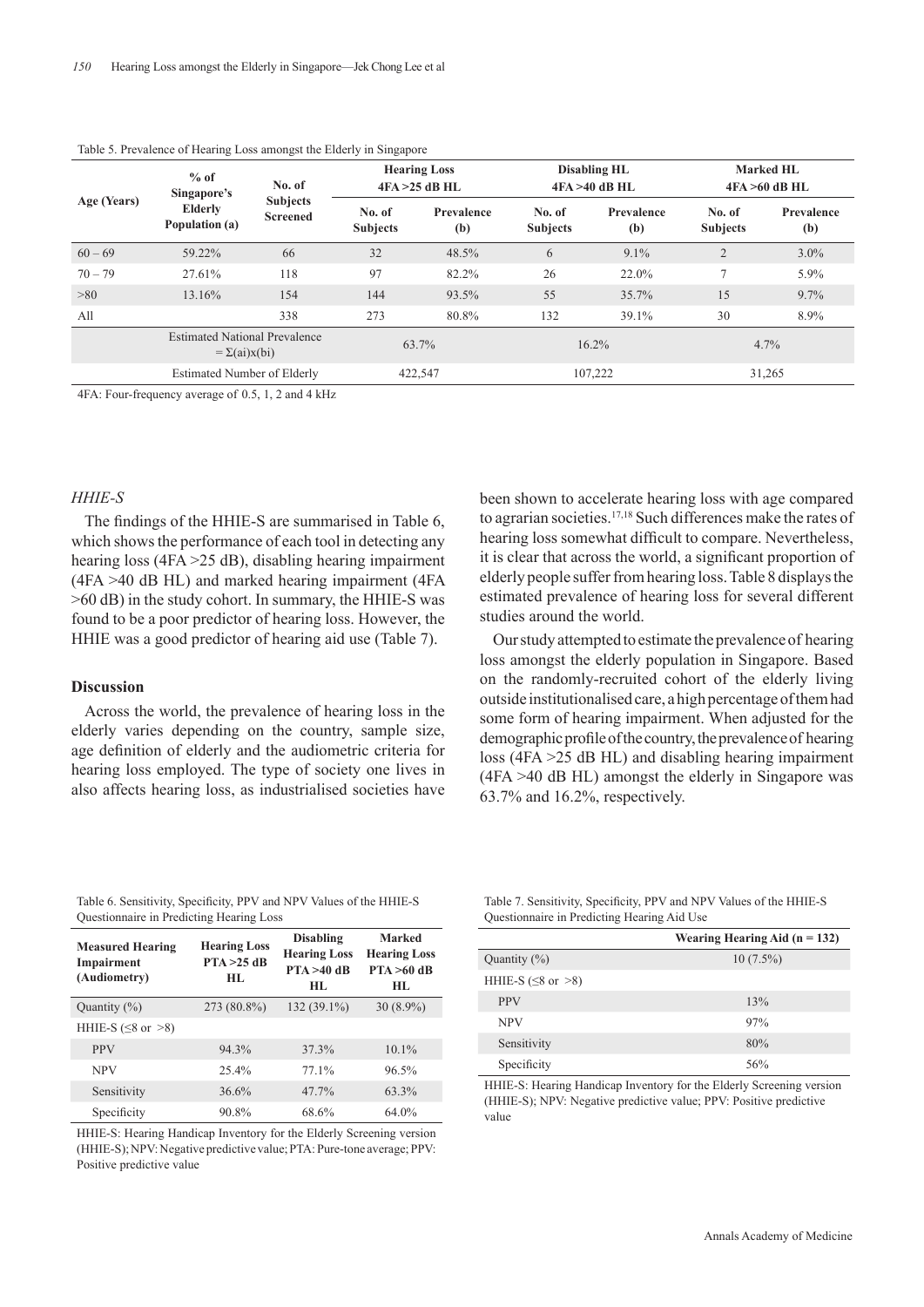| <b>Authors</b>                     | Year | Country                            | <b>Sample</b>                                                       | $\mathbf n$ | Age<br>Criteria<br>(Years) | <b>Frequencies</b><br>(kHz)<br><b>Measured</b> | <b>PTA</b><br>Criteria | Percentage<br>of Hearing<br>Loss $(>25$<br>dB HL) | Percentage<br>of Disabling<br><b>Hearing Loss</b><br>$($ >40 dB HL $)$ |
|------------------------------------|------|------------------------------------|---------------------------------------------------------------------|-------------|----------------------------|------------------------------------------------|------------------------|---------------------------------------------------|------------------------------------------------------------------------|
| Gates GA et al*                    | 1990 | <b>United States</b><br>of America | Framingham Cohort                                                   | 1662        | $63 - 95$                  | 0.5, 1, 2, 3                                   | Better ear             | 42%                                               |                                                                        |
| Lin FR et al <sup>†</sup>          | 2011 | <b>United States</b><br>of America | National Health and<br>Nutritional Exam<br>Survey $2005 - 2006$     | 717         | $48 - 92$                  | 0.5, 1, 2, 4                                   | Better ear             | 44.80%                                            | 16.50%                                                                 |
| Sindhusake D<br>et al <sup>‡</sup> | 2000 | Australia                          | <b>Blue Mountains</b>                                               | 2015        | $55 - 100$                 | 0.5, 1, 2, 4                                   | Better ear             | 39.10%                                            | 13.40%                                                                 |
| Davis $A^{\S}$                     | 1995 | United<br>Kingdom                  | National Study of<br>Hearing $(1980s)$                              | 2663        | $65 - 74$                  | 0.5, 1, 2, 4                                   | Better ear             | $60\%$ <sup>*</sup><br>$(>20$ dB)                 | $20\%$ <sup>*</sup><br>$($ >35 dB)                                     |
| Hong JW et al                      | 2015 | Korea                              | $2010 - 2012$ Korea<br>National Health and<br>Nutrition Exam Survey | 3562        | >65                        | 0.5, 1, 2, 3,<br>4, 6                          | Better ear             | 69.70%                                            | 35.1                                                                   |
| Rosdina A et al <sup>1</sup>       | 2010 | Malaysia                           | Patients attending a<br>primary care facility                       | 111         | $>60$                      | 0.25, 0.5, 1,<br>2, 4                          | Better ear             | 36.90%                                            | 10.80%                                                                 |
| Chang HP et al#                    | 2007 | Taiwan                             | Randomly-recruited<br>cohort in Taipei                              | 1221        | >65                        | 0.5, 1, 2, 4                                   | Better ear             | 99.00%                                            | 52.70%                                                                 |
| Lee GJC et al**                    | 2017 | Singapore                          | The elderly attending<br>community aged care<br>services            | 338         | >60                        | 0.5, 1, 2, 4                                   | Better ear             | 63.70%                                            | 16.20%                                                                 |

#### Table 8. The Prevalence of Hearing Loss in the Elderly in Different Countries

PTA: Pure-tone audiometry

\* Gates GA, Cooper JC Jr, Kannel WB, Miller NJ. Hearing in the elderly: the Framingham cohort, 1983-1985. Part I. Basic audiometric test results. Ear Hear 1990;11:247-56.

† Lin FR, Thorpe R, Gordon-Salant S, Ferrucci L. Hearing loss prevalence and risk factors among older adults in the United States. J Gerontol A Biol Sci Med Sci 2011;66:582-90.

‡ Sindhusake D, Mitchell P, Smith W, Golding M, Newall P, Hartley D, et al. Validation of self-reported hearing loss. The Blue Mountains Hearing Study. Int J Epidemiol 2001;30:1371-8.

§ Davis A. Hearing in adults: the prevalence and distribution of hearing impairment and reported hearing disability in the MRC Institute of Hearing Research's National Study of Hearing. London: Whurr Publishers Limited; 1995.

||Hong JW, Jeon JH, Ku CR, Noh JH, Yoo HJ, Kim DJ. The prevalence and factors associated with hearing impairment in the Korean adults: the 2010-2012 Korea National Health and Nutrition Examination Survey (observational study). Medicine (Baltimore) 2015;94:e611.

¶ Rosdina A, Leelavathi M, Zaitun A, Lee V, Azimah M, Majmin Sh, et al. Self reported hearing loss among elderly Malaysians. Malays Fam Physician 2010;5:91-4.

# Chang HP, Chou P. Presbycusis among older Chinese people in Taipei, Taiwan: a community-based study. Int J Audiol 2007;46:738-45.

\*\*Lee GJC, Danker AN, Wong YH, Lim MY. Hearing loss amongst the elderly in a Southeast Asian population – A community-based study. Ann Acad Med Singapore 2017;46:145-54.

When compared to other large scale epidemiological studies done around the world, the local findings for the measured prevalence of hearing loss (4FA >25 dB HL) was higher than the US and Australia but lower than that of the Asian countries of Korea and Taiwan.

When we compared the prevalence of hearing loss  $>40$ dB HL, our estimates of about 16.2% was quite consistent with the findings of other large scale studies carried out in developed countries (Table 8). When an individual's puretone average (PTA) is greater than 40 dB HL, his/her hearing is outside the audible range of some speech sounds. Such a hearing loss is significant enough to impact day-to-day communication. The World Health Organization (WHO) termed PTA >40dB HL as disabling hearing loss. In 2012,

WHO released estimates on the magnitude of disabling hearing loss among the elderly aged 65 years and above based on 42 population-based studies.<sup>19</sup> Their estimates ranged from 32.8% for global average and 18.4% for high income nations. The prevalence found in our study puts us at the lower end of the range.

To put into perspective the magnitude of the health problem affecting our nation, based on the recent population data of Singapore, we estimated that there are currently 422,000 elderly with hearing loss greater than 25 dB HL and over 100,000 elderly people with disabling hearing loss of over 40 dB HL. According to current demographic projections, the numbers are expected to double in 15 years by 2030.<sup>1</sup> These numbers confront the challenges currently existing in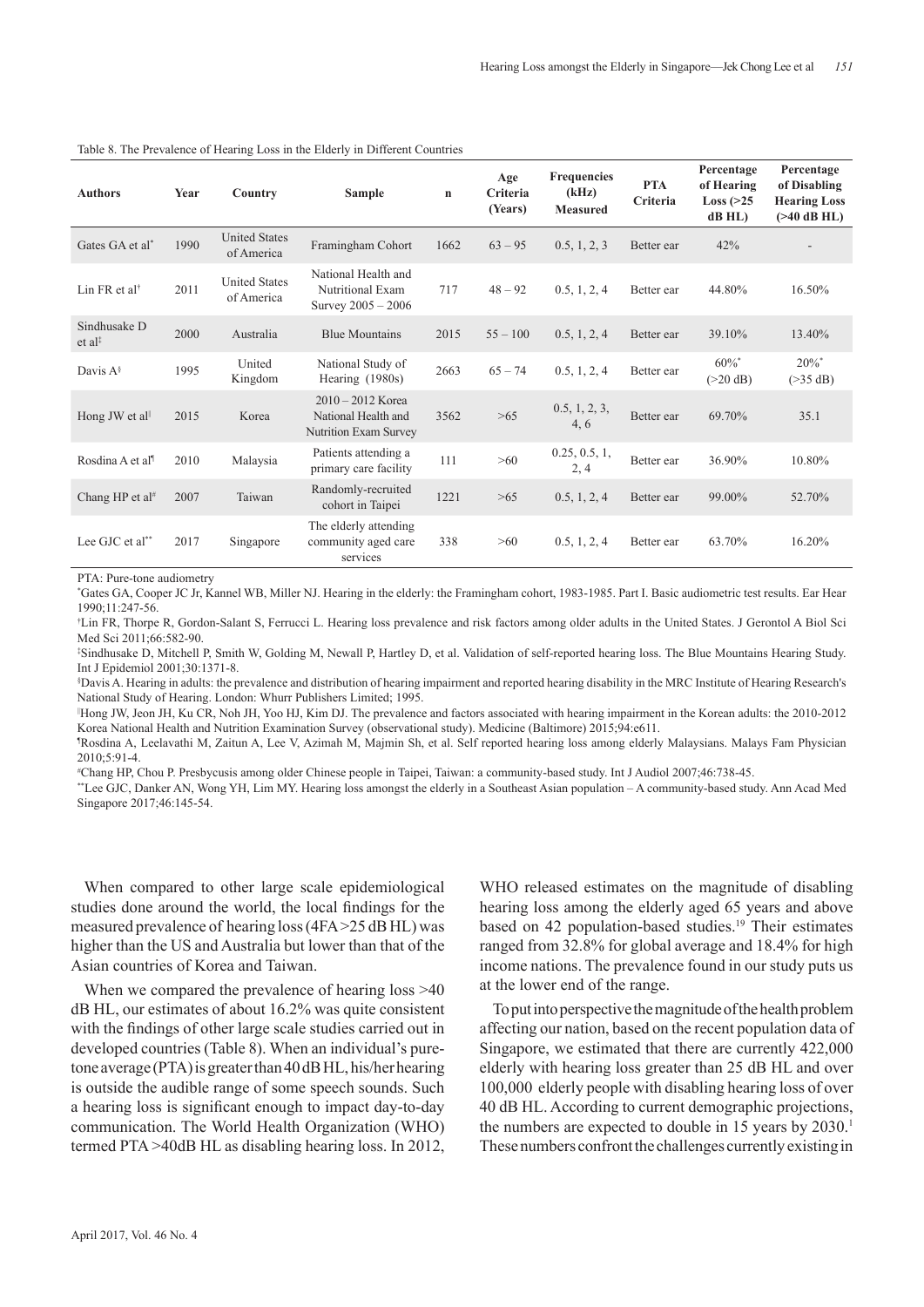developing countries in providing affordable and accessible hearing healthcare. Given the prevalence of hearing loss in older adults, the growing demands for quality audiological services need to be adequately managed.

When comparing hearing levels between male and female participants, we found that the 4FA of male subjects were poorer than that of female subjects in all age groups. In particular, at 4 kHz, male subjects showed significantly higher thresholds than female subjects. Diminished hearing at 4 kHz is commonly associated with noise exposure. In addition to presbycusis, it is likely that there is an occupational noise-induced hearing loss (NIHL) component in males of our study cohort. Studies have shown that noise exposure alters the way ears age, and can accelerate the rate of ageing of the cochlea.20,21 Even after the noise exposure ceases, there can be subsequent neurodegeneration that contributes to a variety of abnormal auditory perceptions. NIHL has been found to affect males at a higher rate than females, at a 3:1 ratio in the general population.<sup>22</sup> This could be due to men who have traditionally participated in higher noise risk activities and held occupations that had higher noise risk. The significant difference between the male and female hearing thresholds suggests the cumulative long-term effects of excessive noise. Despite the stringent laws put in place to protect the hearing of our workers, noise-induced deafness has been the top reportable occupational health disease each year since the 1970s.<sup>23</sup> Besides occupational noise, the use of firearms during mandatory military service, as well as recreational activities such as listening to music from portable music players, are other sources of noise risks in our population. Recently, it was found that 1 in 6 youths in Singapore are at risk of developing noise-induced deafness due to the use of portable music players.24 Noiseinduced hearing loss is entirely preventable. More efforts can be directed to educate and protect the hearing of our population.

As the study did not include an examination of the ears before the hearing test, it is conceivable that conditions such as accumulated ear wax may have contributed to an overestimation of the severity of the hearing loss. However, this study still reflects the actual hearing loss rate of the elderly in the community, whether due to presbyacusis or other reversible conditions.

Despite the fact that hearing impairment can have significant adverse effects on the emotional and social wellbeing of older persons,<sup>2,25</sup> not all elderly subjects are willing to take up hearing aids. In our study, among subjects with a disabling hearing impairment, only 7.5% (10 out of 132 subjects) used hearing aids. It is not clear from our study whether this was due to subjects being unaware of such intervention or if this was due to an outright rejection of hearing aids. It would be important to further analyse the

reason for this low usage in future studies.

Nonetheless, the hearing aid ownership percentage is far lower than that found in other studies. In Taiwan, a community-based study showed that of subjects with a clinically evident hearing impairment ( $\geq$ 55 dB HL), only 18.4% used hearing aids.26 In the US, only about 10% of people with mild hearing impairment and 40% of people with moderate to severe hearing impairment used hearing aids.27 An Australian study28 showed that of the 33% of elderly that had hearing impairment, only 11% owned a hearing aid.

A study carried out in Singapore looked into the attitudes of the elderly towards hearing aids, and found that only 33.3% responded positively to the suggestion of hearing aid use. The reasons given by the rest who were not keen to consider using hearing aids were that hearing aids were inconvenient (34%), expensive (34%), difficult to use (10%), they did not need them since they were already old  $(10\%)$ , or could still cope without them  $(23\%)$ <sup>4</sup> A study conducted in Australia29 found that multiple factors could influence a person's willingness to take up hearing aids. These include age (in this study, older people were more likely to use hearing aids), perceived severity of hearing loss and the level of support from their significant other. The participants were more likely to consider hearing aids when they found that there were more benefits than barriers to amplification, and when they were convinced that hearing aids would not be negatively perceived by others.

The cost of hearing aids can be a major deterrent, given that many of the senior citizens are retirees. In Asian populations where the elderly are often cared for by their children, it is common for them to refuse hearing aids because they do not want to trouble their children with additional financial burden. At the time of this study, hearing aid subsidies for senior citizens were not yet available. In March 2013, the Senior Mobility Fund was reviewed and expanded to provide a 90% subsidy for hearing aids to eligible seniors. This has significantly reduced the cost of hearing aid ownership and helped improve accessibility for the financially needy elderly. However, the impact of this hearing aid subsidy has yet to be assessed.

Over the last 4 years, there is growing evidence that hearing impairment is independently associated with a 30% to 40% rate of accelerated cognitive decline.<sup>30</sup> Individuals with mild, moderate and severe hearing impairment have a 2-, 3- and 5-fold increased risk of dementia over a 10-year follow-up period.3 The use of hearing devices can provide increased auditory stimulation, promote social engagement and lessen cognitive load; $31$  the risk of cognitive decline and dementia could potentially be reduced through the use of hearing devices, as demonstrated by the results of observational epidemiologic studies.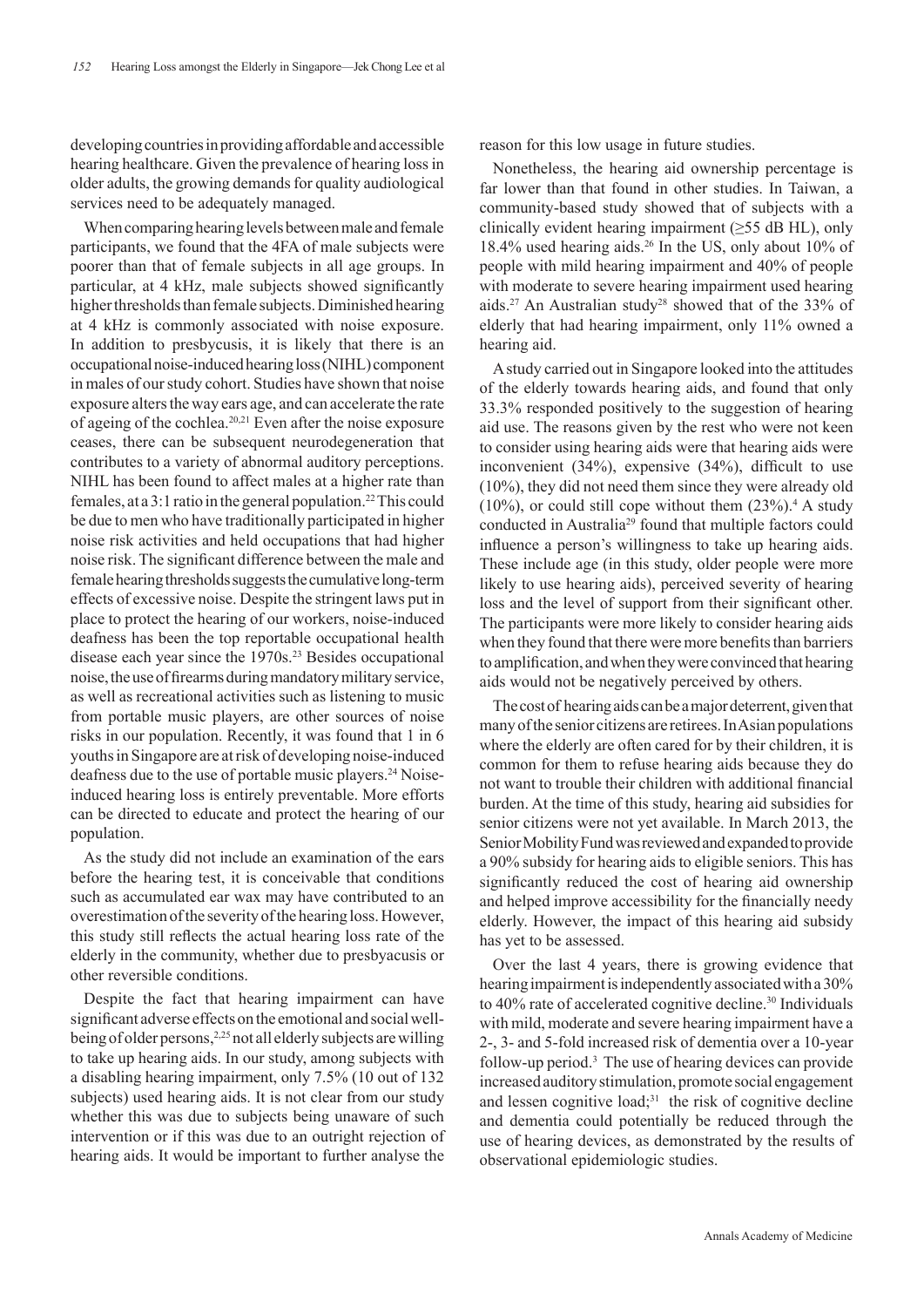Our data suggests that more can be done to educate our population on hearing loss and hearing aid use. A challenge pertaining to current primary care remains. For the general practitioner who may be confronted with an older adult patient in clinic, hearing impairment is seen as secondary in the face of more pressing clinical issues. Many doctors will only address the patient's hearing difficulty when the patient or family member is persistent in bringing it to the clinician's attention. A more proactive approach needs to adopted, given that most patients do not understand the importance of hearing, unless spurred by their doctor. While the benefits of using a hearing aid should be carefully explained so that people can have a good appreciation of its benefits, the consequences of going without it should also be explained, for instance, the social and emotional impact of hearing loss and its association with cognitive decline in the elderly. Ideally, all those with hearing impairment (regardless of their initial feelings towards a hearing aid), should have a trial run of using a hearing aid to determine if they find it useful.

The HHIE-S is a well validated instrument for hearing loss screening. Studies testing the accuracy of this screening questionnaire have found that the sensitivity ranges from 36% to 72% and the specificity ranges from 78% to 92% 32,33 depending on the population. In the Blue Mountains Hearing Study conducted in Australia, researchers did a population study of 2015 elderly living in the west of Sydney. This study aimed to validate the HHIE-S against hearing loss measured by pure-tone audiometry. They found that the questionnaire yielded a sensitivity and specificity of 80% and 76%, respectively, in detecting disabling hearing loss. The study concluded that the HHIE-S was sensitive and specific enough to provide reasonable estimates of hearing loss prevalence in older adults. Interestingly, in another study by Rosis et al<sup>34</sup> the HHIE-S questionnaire showed low sensitivity (23.5%) and high specificity (73.7%) when the study population consisted of subjects who attended the audiological clinic. However, when the HHIE-S was administered to patients from the Geriatrics Clinic, the sensitivity was 94.7% and specificity was 75%. The study concluded that the HHIE-S questionnaire is a screening instrument that has high sensitivity and specificity in identifying hearing loss in elderly people who seek healthcare services not related to hearing disorders. In this study, the clinical setting in which the questionnaire was administered influenced the accuracy of the screening test. Self-report measures can be accurate and cost-effective screening tools for hearing loss in place of audiometric tests.

Although the HHIE-S has been accepted internationally as a useful tool for hearing loss screening in the elderly, its use in an Asian context such as Singapore has not been well validated. The accuracy of the HHIE-S may also be affected by societal differences. In our study, the sensitivity and specificity of the HHIE-S questionnaire for hearing loss >25dB HL are 36.6% and 90.8%, respectively. When tested against its performance in screening for disabling hearing impairment >40dB HL, the HHIE-S showed a sensitivity and specificity of 48% and 69%, respectively. In contrast, the Blue Mountains Hearing Study found that the questionnaire was 80% sensitive and 78% specific in detecting 4FA >45 dB HL.

The low sensitivity suggests that HHIE-S may not be the best hearing screening questionnaire for the elderly in our population. It is possible that many elderly in our society lack insight into their hearing impairment. They belong to a generation born pre-World War II or pre-independence. With more than 80% of Singapore's elderly having below secondary education, many of them had lived through difficult economic situations and thus, developed a stoic but resilient attitude towards life, resulting in a tendency to play down their inconveniences. For example, when asked, "Does your hearing difficulty make you embarrassed when you talk to strangers?" and "Does your hearing difficulty make it frustrating to talk to others in your family?", many of the elderly subjects answered in the negative despite having 4FA >40 dB HL. Cultural differences may also limit the usefulness of this questionnaire in the local Asian population. For example, a question in the HHIE-S, "Does a hearing problem cause you to attend religious services less often than you would like?", may not be applicable to a typical family.

In fact, the study by Wu et al employed a differently designed questionnaire because the researchers felt that the HHIE-S was not appropriate for local elderly patients, many of whom lead sedentary lifestyles. Their questionnaire reported a higher sensitivity (73%) but a lower specificity (64%).4 However, it must be noted that this study looked specifically at outpatient and inpatient elderly patients, rather than in a community setting. It is interesting however, when the HHIE-S was analysed to predict hearing aid usage amongst those with disabling hearing impairment, the HHIE-S showed a 80% sensitivity and 97% NPV (Table 7). This seems to suggest that an individual's perception of his/ her own hearing difficulty is a good indicator of eventual hearing aid use and benefit. It is clear that further work needs to be done in designing a questionnaire that may be reliably employed as a screening instrument for hearing impairment in Singapore's elderly population.

# **Conclusion**

This study provides estimates on the prevalence and severity of hearing loss in older persons in Singapore. The numbers reinforce the need to develop affordable and